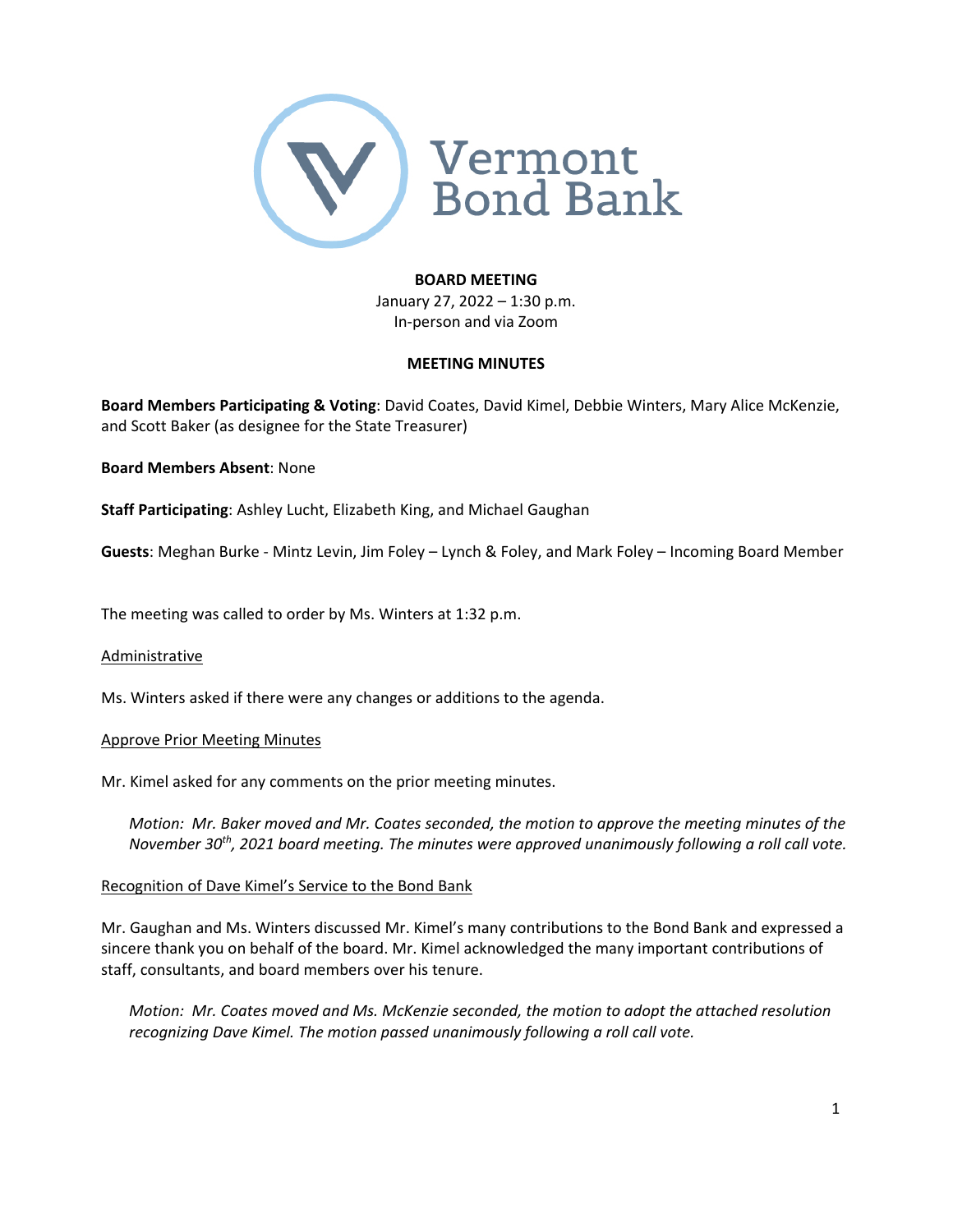## Executive Director's Update

Mr. Gaughan provided an update on on‐going work at the Bond Bank beyond the matters to be discussed at the meeting.

## Special Counsel Representation

Mr. Foley discussed the recommendation to have Elijah Bergman at Larson and Gallivan (formally of Lynch and Foley) represent the Bond Bank on matters related to Soares v. Barnet Fire District #2 to ensure continuity in expertise.

*Motion: Mr. Coates moved and Mr. Kimel seconded, the motion to engage Elijah Bergman at Larson and Gallivan on matters related to Soares v. Barnet Fire District #2. The motion passed unanimously following a roll call vote.* 

## Consideration of 2022 Winter Loan Pool Applicants

Mr. Gaughan and Ms. Lucht provided commentary on the credit summaries prepared by the Bond Bank staff, which accompany each loan application. The board members discussed each application and asked follow‐up questions.

*Motion: Ms. McKenzie moved and Mr. Kimel seconded, a motion to accept the following borrowers and related loans into the Winter Bond Pool with recusals as noted. The motion was approved unanimously following a roll call vote.*

- *Village of Enosburg Falls*
- *Town of Grand Isle*
- *Town of Hartford*
- *Town of Hartland*
- *Town of Middlebury*
- *City of South Burlington*
- *Town of Tinmouth*

*Motion: Mr. Kimel moved and Mr. Coates seconded, a motion to add the Town of Tinmouth to the watchlist. The motion was approved unanimously following a roll call vote.*

Ms. Burke and Mr. Smith joined the meeting at 2:20 p.m.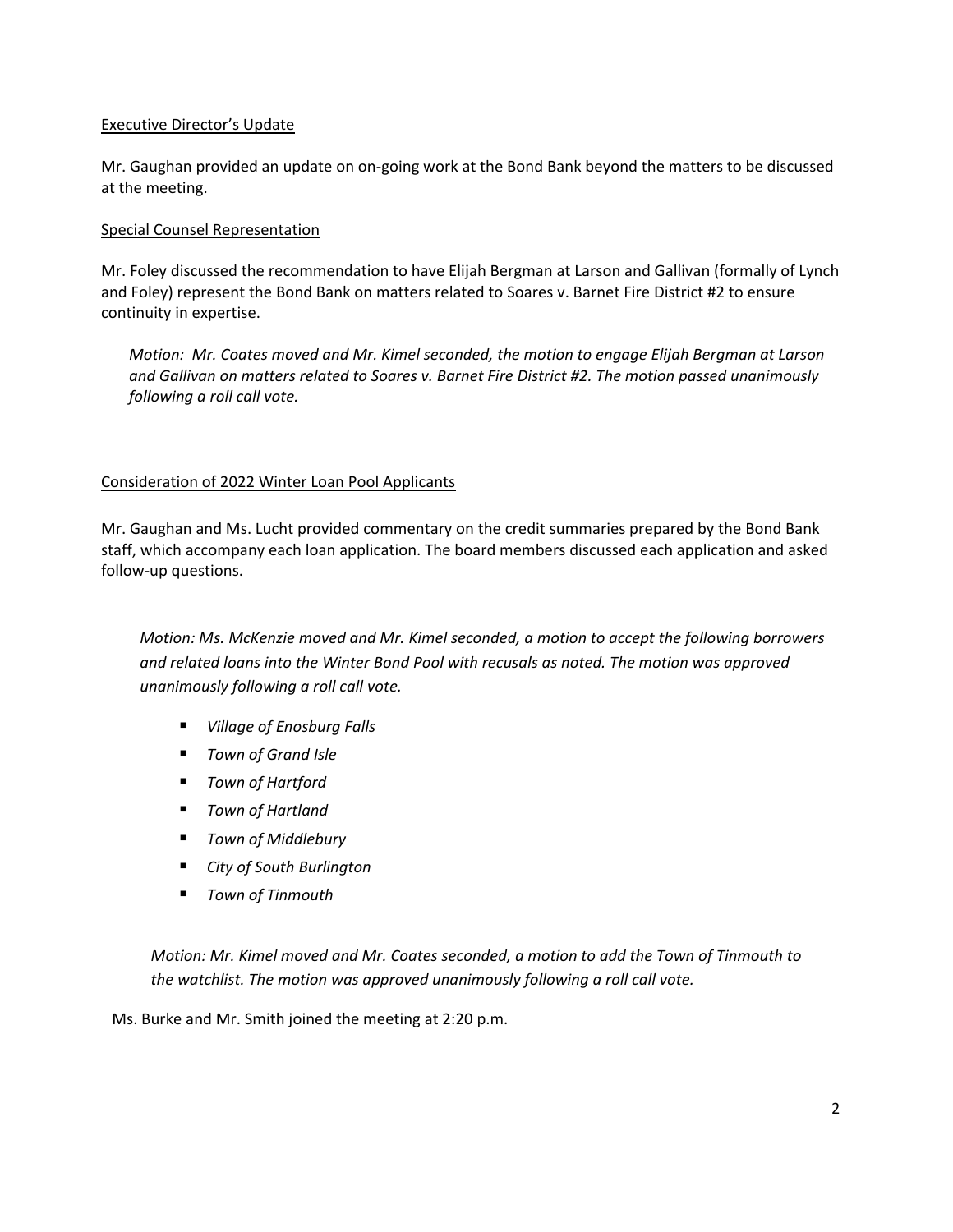# Executive Director's Offering Summary

Mr. Gaughan provided the Board an update on key strategic considerations of the winter 2022 bond offering while describing the cost savings analysis that preceding the request for proposals for bank direct purchases of the 2022 Series 1 bonds.

Ms. McKenzie recused herself from all discussion and votes on the 2022 Series 1 bonds after being informed that Northfield Savings Bank submitted a proposal.

Mr. Gaughan then summarized the results proposals received as part of the RFP process noting that the lowest all‐in total interest cost was provided by Northfield Savings Bank. He then recommended that the board award the purchase of the bonds to Northfield Savings Bank.

*Motion: Mr. Coates moved and Mr. Baker seconded a motion to accept the Executive Director's recommendation to award the contract for purchase of the bonds to Northfield Savings Bank. The motion was approved unanimously following a roll call vote with recusals noted.*

Mr. Gaughan subsequently discussed the cost‐benefit analysis of an equity contribution for costs of issuance and recommended contributing equity to the transaction.

## Authorization of Bonds

Mr. Gaughan introduced the Bond Bank resolution for the bond sale as prepared by Mintz Levin as bond counsel for the Bond Bank. Ms. Burke described similarities and differences for the transaction in light of the bank direct purchase.

*Motion: Mr. Kimel moved and Mr. Coates seconded a motion to adopt the resolution as follows:*

## *Resolved,*

*I. That the Board of Directors of the Vermont Municipal Bond Bank (d/b/a the Vermont Bond Bank) hereby (i) authorizes the issuance of not to exceed \$9,000,000 aggregate principal amount of 2022 Series 1 Bonds (the "2022 Series 1 Bonds") pursuant to the 1988 General Bond Resolution, (ii) approves and adopts the Series Resolution for the 2022 Series 1 Bonds (the "2022 Series 1 Resolution") in substantially the form presented at this meeting with such changes as may be deemed necessary or desirable by the Executive Director with the approval of the Chair, and (iii) authorizes the Executive Director in consultation with the Chair to determine whether to make an equity contribution towards the* costs of issuance for the 2022 Series 1 Bonds allocable to such portion of the 2022 Series 1 Bonds *allocable to new loans made from the proceeds thereof and to determine the amount of any such contribution. The definitive form of the 2022 Series 1 Resolution shall be evidenced conclusively by delivery of a copy thereof certified by each of the Executive Director and Chair.*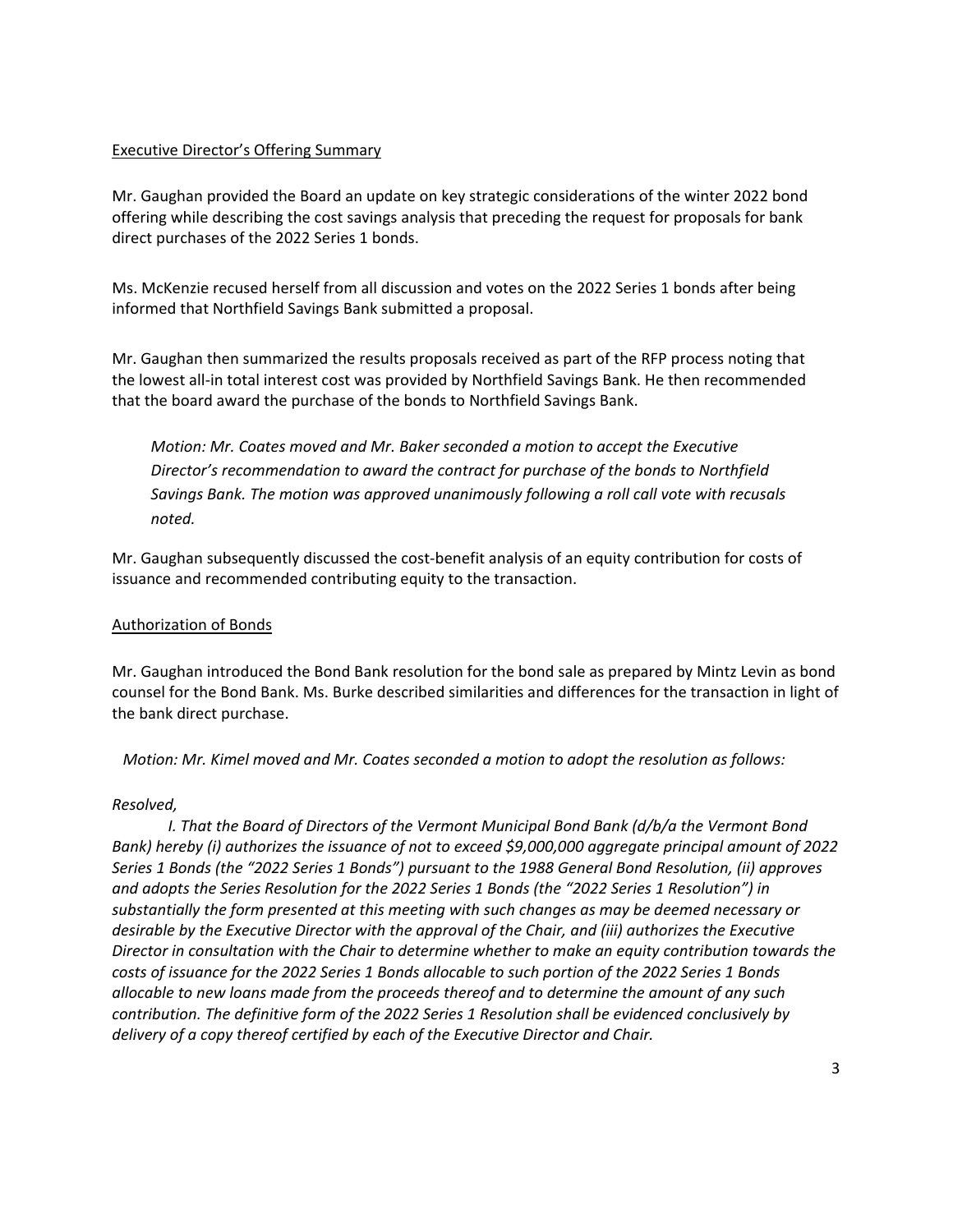*II. That the Board of Directors of the Vermont Municipal Bond Bank hereby authorizes the Executive Director and the Chair to take any and all actions necessary or desirable to effectuate such financings.* 

*The motion passed unanimously following a roll call vote.* 

At 2:47 p.m., Ms. Burke and Mr. Smith left the meeting.

#### Internal Control Review

Mr. Gaughan commented on the annual financial control review.

### Quarterly Policy Review

Mr. Gaughan described updates to the Disaster Recovery Plan. Board members requested minor revisions to the plan.

*Motion: Mr. Kimel moved and Ms. McKenzie seconded, the motion to approve the revised Disaster Recovery Plan. The motion passed unanimously following a roll call vote.* 

#### Quarterly Enterprise Risk Management Review

Mr. Gaughan reviewed the ERM summary.

#### SEP Plan Contributions

Mr. Gaughan described the need to annually define the contribution amount under the terms of the plan document.

*Motion: Ms. McKenzie moved and Mr. Coates seconded a motion to authorize and approve a* contribution equal to 10.00% of wages for all eligible employees for 2022, under the terms of the SEP *Plan adopted December 18th, 2018. The motion passed unanimously following a roll call vote.*

#### Section 125 Plan Amendments

Mr. Gaughan described the need to make amendments to the Section 125 plan given ARPA considerations as directed by Healthy Dollars, the plan administrator.

*Motion: Mr. Coates moved and Mr. Baker seconded a motion to adopt the attached resolutions. The motion passed unanimously following a roll call vote.*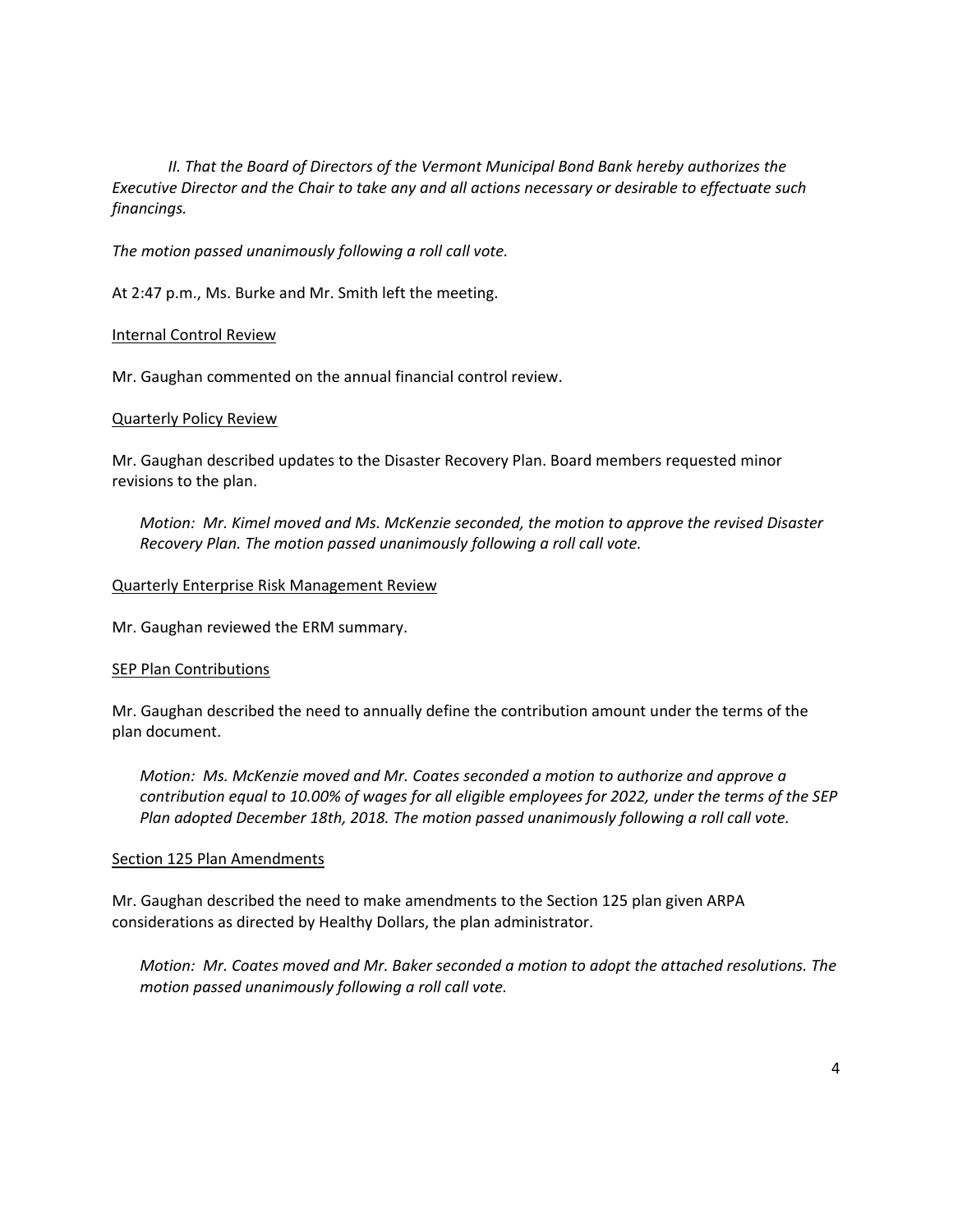There being no other business to come before the Board, on a motion by Mr. Baker and seconded by Mr. *Coates, the meeting adjourned at 3:00 p.m.* 

These Minutes were approved by the Board of Directors at a duly warned meeting March 31, 2022.